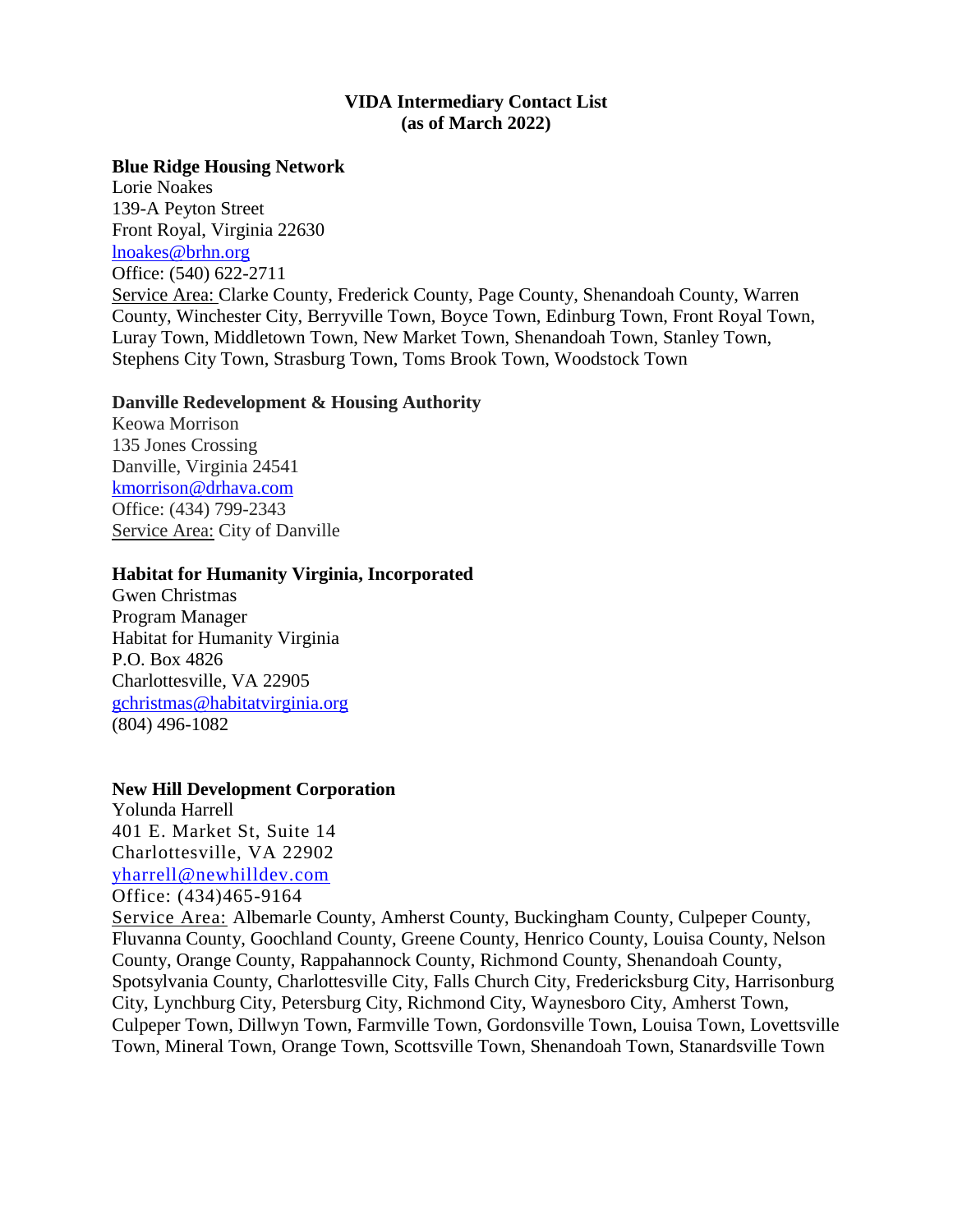### **Norfolk Redevelopment and Housing Authority HomeNet Homeownership Center**

Sydney Pettyford 201 Granby Street Norfolk, Virginia 23322 (757) 314-4202 [lfortes@nrha.us](mailto:lfortes@nrha.us) Service Area: Norfolk, Chesapeake, Virginia Beach, Portsmouth, Suffolk

#### **People Incorporated**

Gail Lambert 1173 West Main Street Abingdon, Virginia 24210 (276) 619-2297 [glambert@peopleinc.net](mailto:glambert@peopleinc.net) Service Area: Buchanan, Dickenson, Russell, Tazewell, Washington, Clarke, Page, Shenandoah, Warren, Smyth, City of Bristol

### **Petersburg Redevelopment and Housing Authority**

Sarita Remouns Petersburg Redevelopment and Housing Authority 128 S. Sycamore St. Petersburg, Virginia 23803 Office: (804)733.2200 ext. 115 Service Area: Petersburg City

### **Piedmont Housing Alliance** (can accept virtual applicants)

Kristen Lucas Director of Housing Counseling and Economic Development 682 Berkmar Circle Charlottesville, Virginia 22901 [klucas@piedmonthousing.org](mailto:klucas@piedmonthousing.org) Office: (434) 825.1812 Service Area: Albemarle County, Buckingham County, Fluvanna County, Greene County, Louisa County, Nelson County, Charlottesville City

### **Rooftop of Virginia Community Action Partnership**

Laurie Dickson Housing/VIDA Case Manager 206 North Main Street Galax, Virginia 24333-2910 [ldickson@rtov.org](mailto:ldickson@rtov.org) Office: (276) 236-7131 ext. 230 Service Area: Carroll County, Grayson County, Galax City